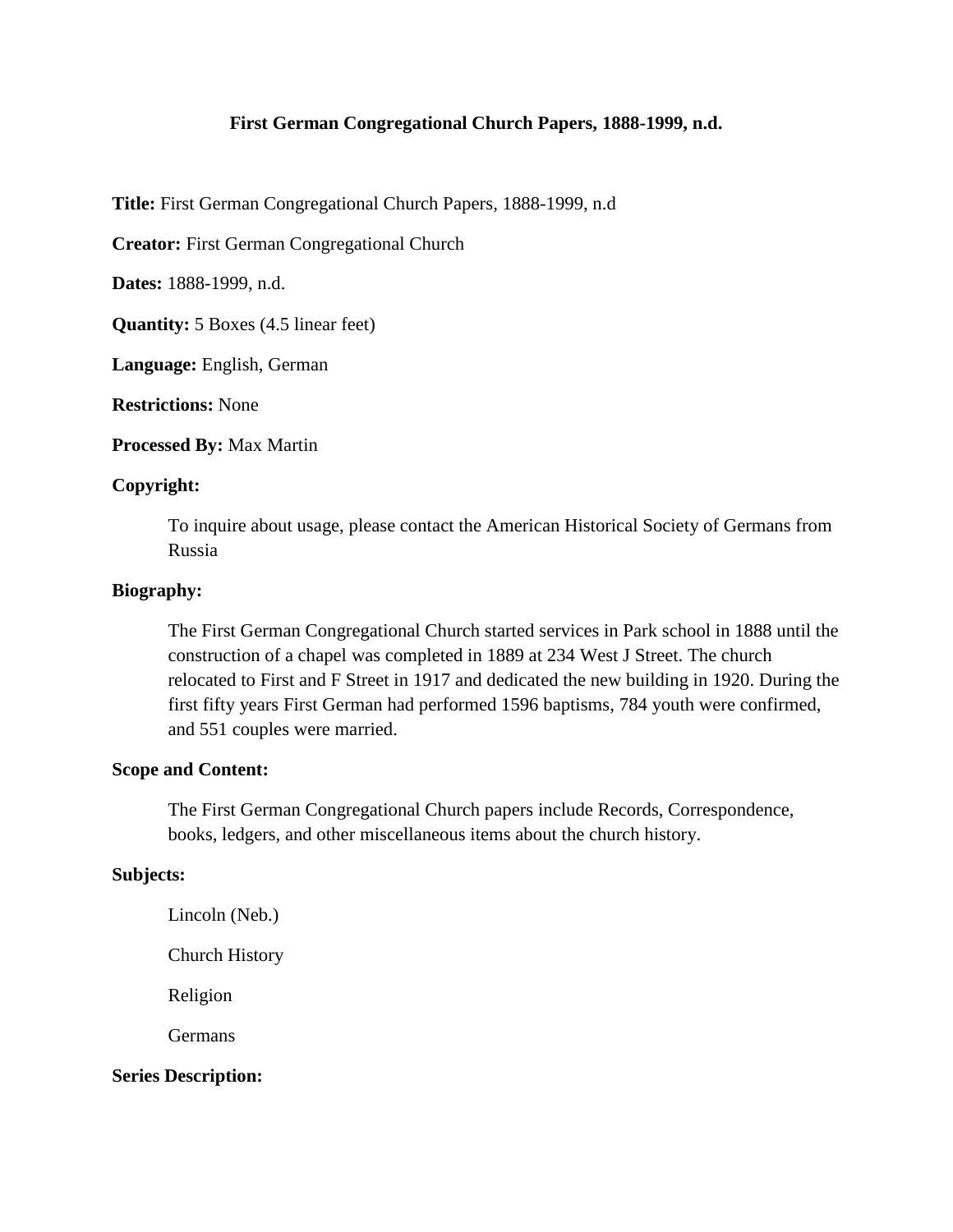Series 1: Ledgers: Records of Church meetings, events, services, and Sunday school.

Series 2: Correspondence: Corresponding letters and notices categorized by year from 1982-1991.

Series 3: Publications: Various church booklets and a constitution of the Congregational Women's Fellowship of the Nebraska Conference.

Series 4: Records: Records of church activities such as confirmations, baptisms, marriages, death records, agendas, and budgets.

Series 5: Centennial celebration, 100 year history of First German Congregational Church.

Series 6: Finance: Purchases, bills, and saving books.

Series 7: Artifact: First German Congregational church letter embosser.

#### **Container List:**

Series 1: Ledgers

Box 1. Folder 1. Ledgers, Constitution, 1889

Box 1. Folder 2. Ledgers, Christian endeavor, 1933-1958

Box 1. Folder 3. Ledgers, Christian endeavor, 1934-1939

Box 1. Folder 4. Ledgers, Christian endeavor, 1940-1952

Box 1. Folder 5. Ledgers, Church attendance  $50<sup>th</sup>$  Anniversary of the First German Congregational Church luncheon, 1958

Box 1. Folder 6. Ledgers, Church attendance, 1914, n.d.

Box 1. Folder 7. Ledgers, Church minutes, 1921-1927

Box 1. Folder 8. Ledgers, communion records, 1921-1967

Box 1. Folder 9. Ledgers, communion records, 1943-1951

Box 1. Folder 10. Ledgers, communion records, 1951-1963

Box 1. Folder 11. Ledgers, communion records, 1958-1964

Box 1. Folder 12. Ledgers, communion records Easter, 1914

Box 1. Folder 13. Ledgers, financial records, church offering, 1948-1962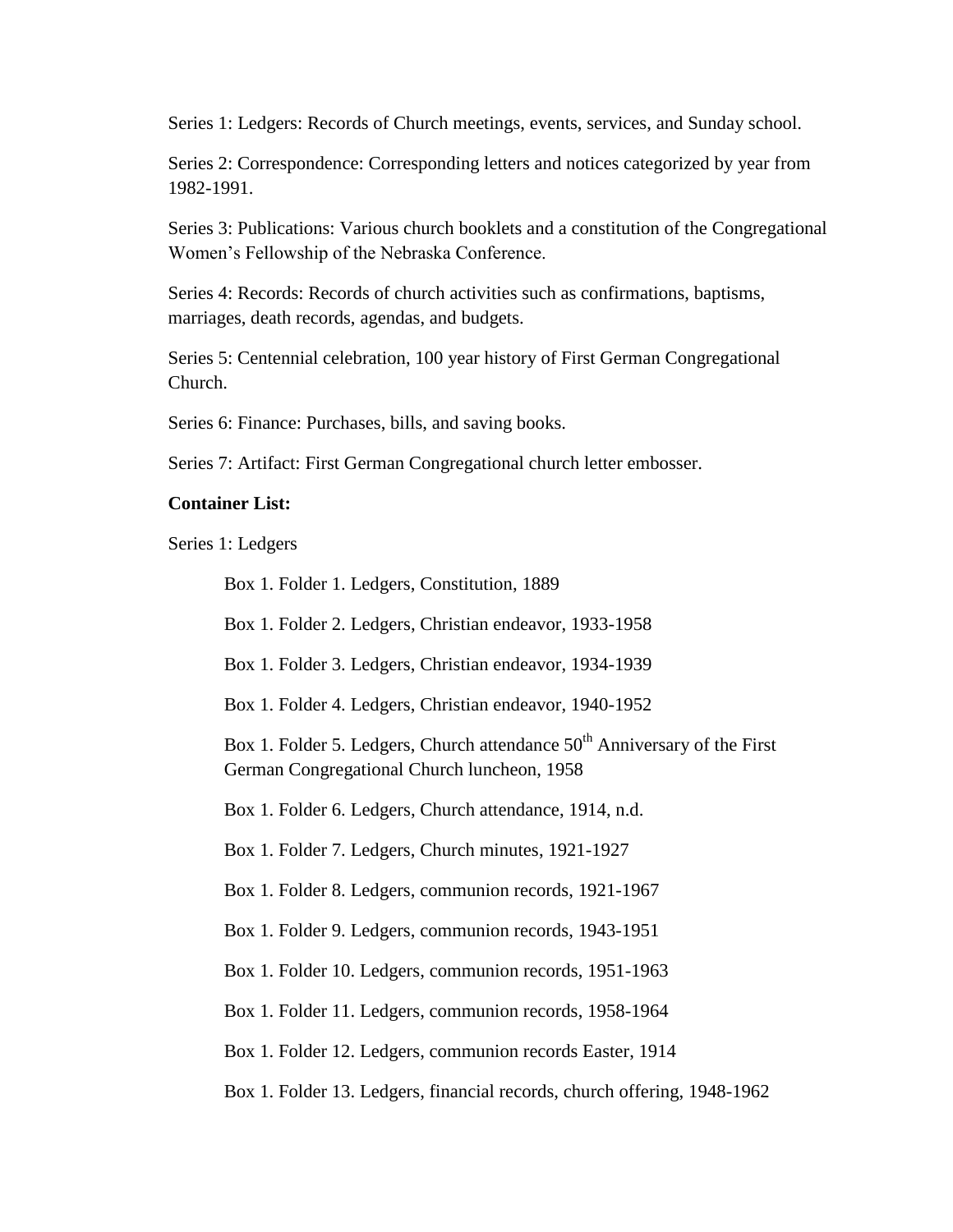Box 1. Folder 14. Ledgers, financial records, balance sheets, 1984-1989

Box 1. Folder 15. Ledgers, treasurer, income and expenses, 1935-1941

Box 1. Folder 16. Ledgers, income and expenses, 1953-1963

Box 1. Folder 17. Ledgers, income and expenses, 1965-1977

Box 1. Folder 18. Ledgers, membership and dues record, 1934-1939

Box 2. Folder 1. Ledgers, financial records, treasurer's book, 1929

Box 2. Folder 2. Ledgers, financial records, includes Sunday school expenses plus dues collected, 1963-1970

Box 2. Folder 3. Ledgers, financial records, includes Sunday school expenses plus dues collected, 1957-1962

Box 2. Folder 4. Ledgers, financial records, includes Sunday school expenses plus dues collected, 1921-1947

Box 2. Folder 5. Ledgers, Ladies aid society, membership list, 1935-1960

Box 2. Folder 6. Ledgers, Ladies aid society, minutes, 1921-1933

Box 2. Folder 7. Ledgers, Ladies aid society, minutes, 1933-1946

Box 2. Folder 8. Ledgers, Ladies aid society, minutes, 1947-1957

Box 2. Folder 9. Ledgers, Ladies aid society, minutes, 1964-1977

Box 2. Folder 10. Ledgers, members, bills and receipts, 1941-1944

Box 2. Folder 11. Ledgers, men's fellowship, 1954-1969

Box 2. Folder 12. Ledgers, Meyer's Sunday school treasurer's record, 1941-1944

Box 2. Folder 13. Ledgers, Meyer's Sunday school treasurer's record, 1945-1948

Box 2. Folder 14. Ledgers, Meyer's Sunday school treasurer's record, 1948-1951

Box 2. Folder 15. Ledgers, Sunday School record, 1949-1951

Box 2. Folder 16. Ledgers, Sunday School record, 1951-1953

Box 3. Folder 1. Ledgers, Record book, includes deaths, marriages, baptisms, 1889-1899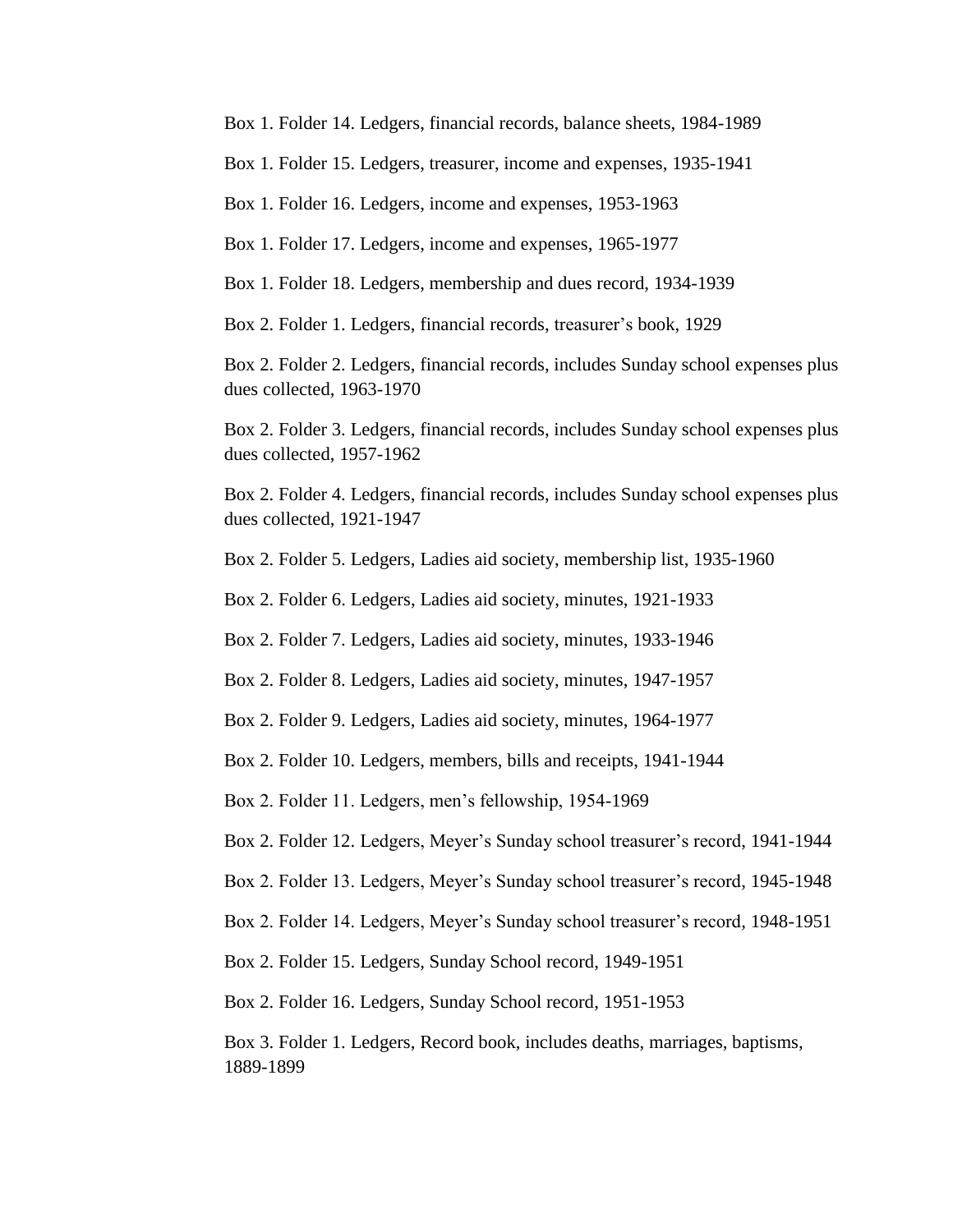Box 3. Folder 2. Ledgers, records, includes baptisms, marriages, confirmation classes, new members, and deaths, 1921-1996

Box 3. Folder 3. Ledgers, records, includes baptisms, marriages, confirmation classes, new members, and deaths, 1988-1999

Box 3. Folder 4. Ledgers, Record Book, 1899-1921

Box 3. Folder 5. Ledgers, Record Book, Officers, 1983

Box 3. Folder 6. Ledgers, Record Book, Minutes, 1938-1943

Box 3. Folder 7. Ledgers, Secretaries' record book, 1925-1938

Box 3. Folder 8. Ledgers, Secretaries' record book, 1950-1961

Box 3. Folder 9. Ledgers, Secretaries' record book, 1961-1974

Box 3. Folder 10. Ledgers, Secretaries' record book, 1974-1983

Box 3. Folder 11. Ledgers, Certificate of Church Membership, record book, 1969- 1980

Box 3. Folder 12. Ledgers, Certificate of Church Membership, record book, 1981- 1982

Box 3. Folder 13. Ledgers, Gibson's certificate of transfer record book, 1925- 1996

Box 3. Folder 14. Men's fellowship check stubs, 1964

#### Series 2: Correspondence

Box 4. Folder 1. Correspondence, 1982

Box 4. Folder 2. Correspondence, 1984

Box 4. Folder 3. Correspondence, 1984

Box 4. Folder 4. Correspondence, 1985

Box 4. Folder 5. Memorial contributions, thank you letters, 1985

Box 4. Folder 6. Correspondence, 1986

Box 4. Folder 7. Correspondence, 1987

Box 4. Folder 8. Correspondence, Jan-Jun 1988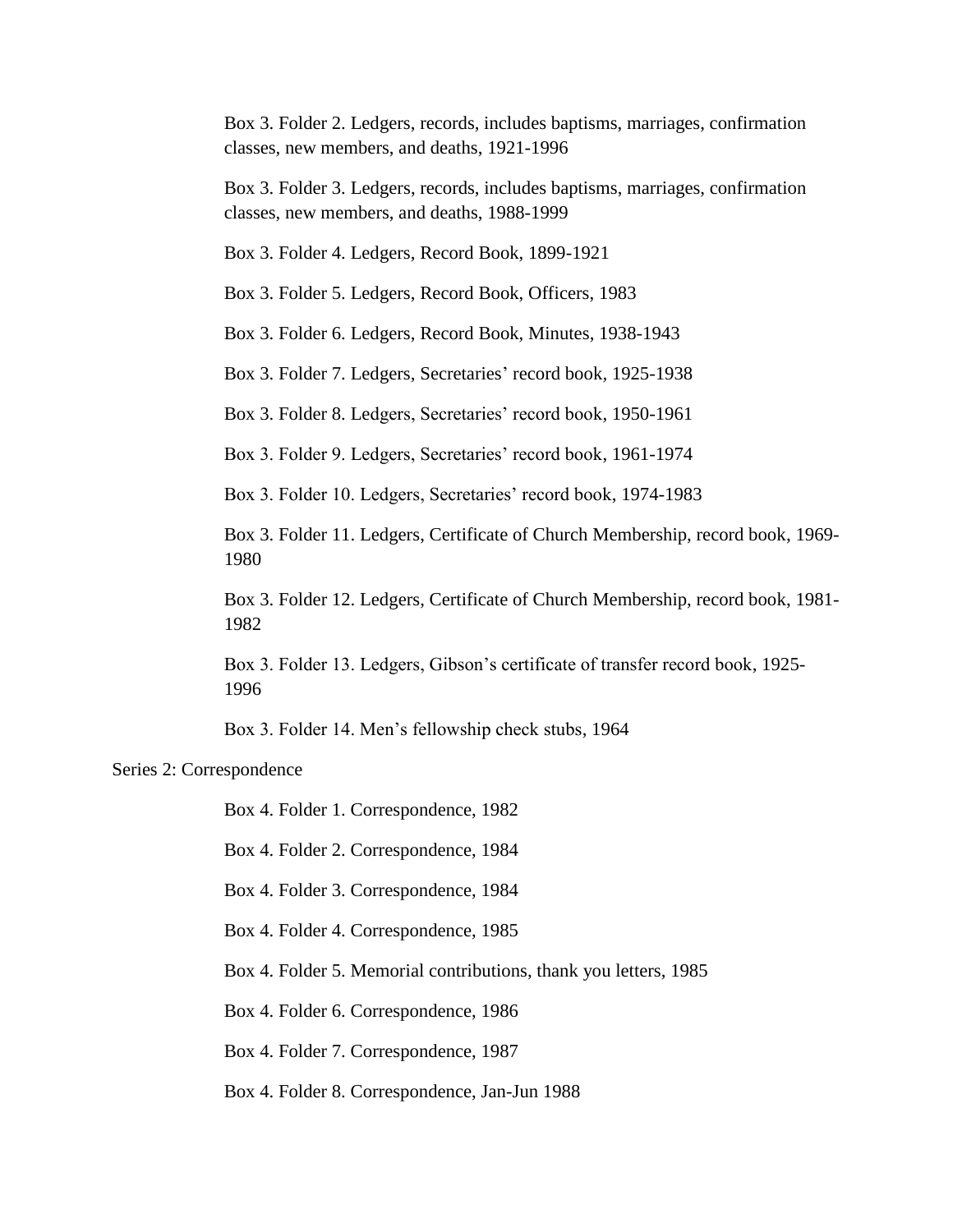Box 4. Folder 9. Correspondence, July-Dec 1988

Box 4. Folder 10. Correspondence ,1989-2001

Box 4. Folder 11. Correspondence NE UCC conference, n.d.

### Series 3: Publications

Box 4. Folder 12. Publications, Various booklets, multiple dates

Box 4. Folder 13. Publications, Faith United church of Christ booklet, 1966-1981

Box 4. Folder 14. Publications, Constitution at Congregational women's fellowship of the Nebraska conference, n.d.

#### Series 4: Records

Box 4. Folder 15. Records, board agendas and budgets, 1981-1982

Box 4. Folder 16. Records, board agendas and budgets, 1983

Box 4. Folder 17. Records, board assignments and budgets, ect., 1984

Box 4. Folder 18. Records, board agendas, election info/board monthly yearbook report, 1986

Box 4. Folder 19. Records, board agendas and monthly budgets, list of board members, 1987

Box 4. Folder 20. Records, budget and agendas, 1988

Box 4. Folder 21. Records, misc. confirmations, baptisms, marriages, death records, various years

Box 4. Folder 22. Records, church papers, some in German various years

Box 4. Folder 23. Records, funeral service info, death certificates, clergy records, mortuary info various years

Box 4. Folder 24. Records, guidelines for funeral recession, wedding recession, service info, various years

Box 4. Folder 25. Records, deed of gift Wyuka, 1981-1989

Box 4. Folder 26. Records, Lawsuit against Nebraskaland siding co.

Series 5: First German centennial celebration